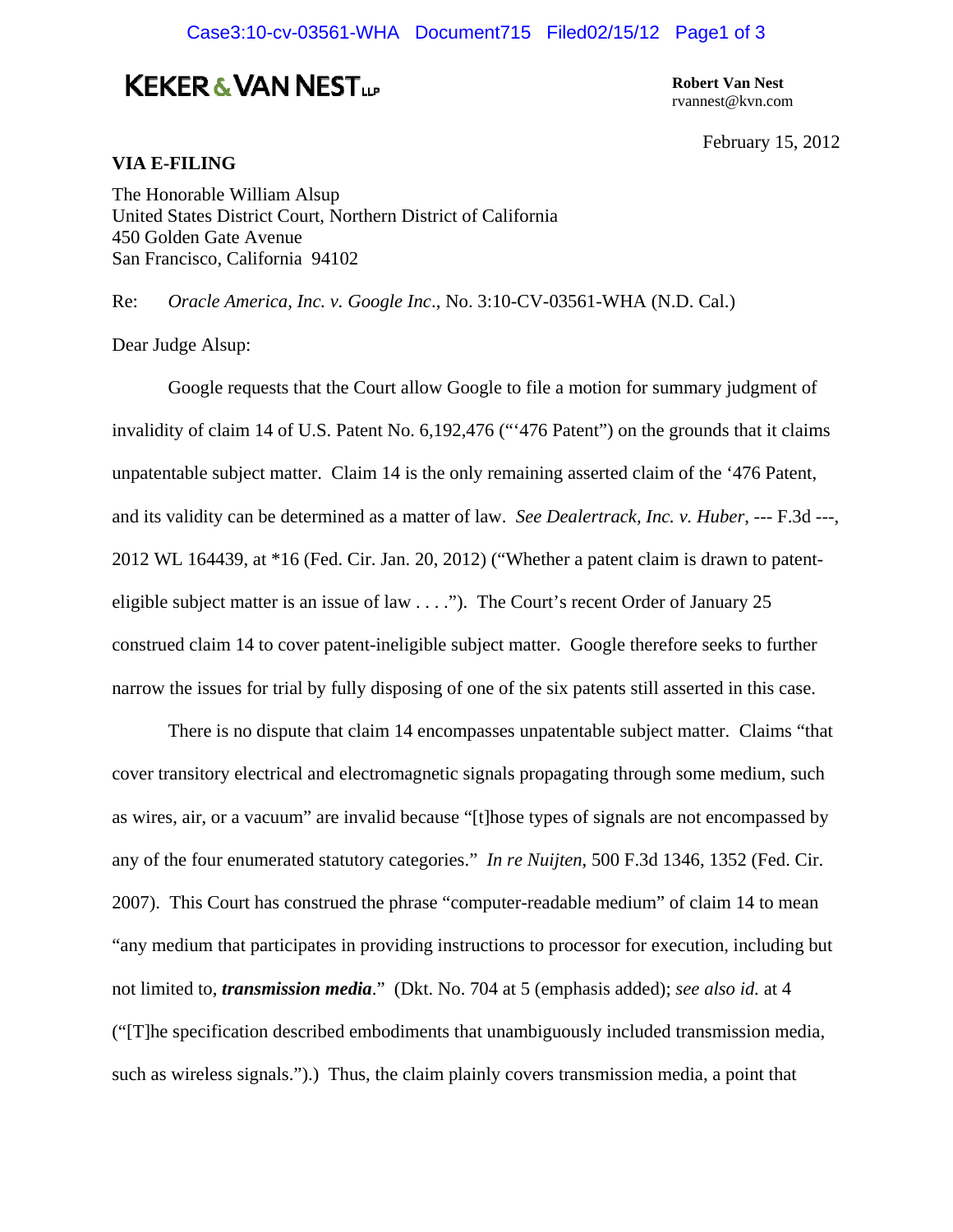The Honorable William Alsup February 15, 2012 Page 2

Oracle underscored when it attempted to assert the claim against such media in this case. (*See*  Mitchell Patent Report  $\P$  11 (stating that "Google's acts of direct infringement include [the] distribution of infringing source and binary code online").)

 In its objections to Google's proposed claim construction, Oracle all but acknowledged that claim 14 would be invalid if construed according to its plain terms. As Oracle argued, "the correct approach is to construe the phrase to mean only storage media, and preserve its validity." (Dkt. No. 645 at 16.) This Court did not so limit its construction such that there is now a live legal issue regarding invalidity. In that context, Oracle may argue that *Nuijten* does not apply because the claim at issue in that case was directed *only* to unpatentable transitory signals, whereas claim 14 of the '476 Patent could be read to cover storage media as well as unpatentable signals. Any such argument would fly in the face of decades of precedent.

 Indeed, overclaiming is a hallmark of invalid patent claims. The Supreme Court addressed the consequences of claiming too broadly in *Graver Tank & Mfg'g Co. v. Linde Air Prods. Co.*, 336 U.S. 271 (1949). There, the claims encompassed both an inventive welding flux composition (patentable subject matter) as well as inoperable compositions (unpatentable subject matter). *Id.* at 276. The Supreme Court upheld the district court's finding of invalidity, holding:

While the cases more often have dealt with efforts to resort to specifications to expand claims, it is clear that the latter fail equally to perform their function as a measure of the grant when they overclaim the invention. When they do so to the point of invalidity and are free from ambiguity which might justify resort to the specifications, we agree with the District Court that they are not to be saved because the latter are less inclusive.

*Id.* at 277. In short, where there is no ambiguity as to claim scope, overbroad claims are invalid. Furthermore, the maxim established in *Graver Tank* applies in the context of Section 101, as illustrated in the Federal Circuit's recent *Dealertrack* decision. There, the patentee argued